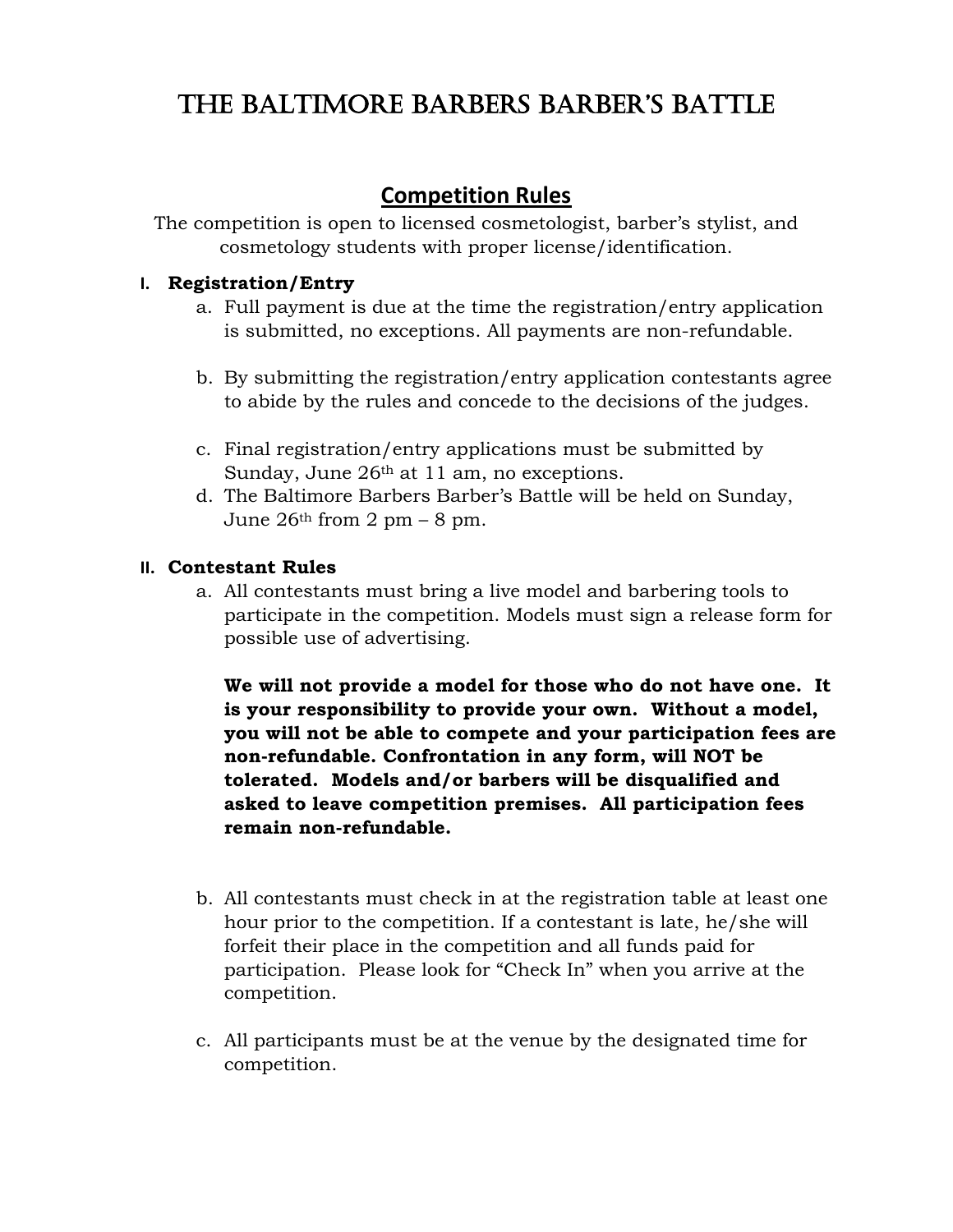### **III. Judging**

- a. The judges will inspect the model's hair during pre-judging or during check-in. Violation of this rule, will result in point deduction and/or disqualification from the competition.
- b. All contestants will have a specific time to complete their cut and style. Judging will be conducted visually, only. Judges will use a point system; one (lowest score) to five (highest score). Models will not be released until they have been judged. If there is a tie in a category or prize placement, the judges will determine the final winner.

#### **IV. Prizes**

a. There will be a  $1^{st}$ ,  $2^{nd}$  and  $3^{rd}$  place winner in each category.  $1^{st}$ place winner will receive a cash prize; 2nd and 3rd place winners will receive a trophy and/or a swag bag.

Sponsors reserve the right to cancel or limit the number of competitors. There must be a minimum of 10 contestants for each category, by the start of the competition. If there are less than the minimum required contestants in any category, the cash prize will be rightfully reduced by the competition chairman.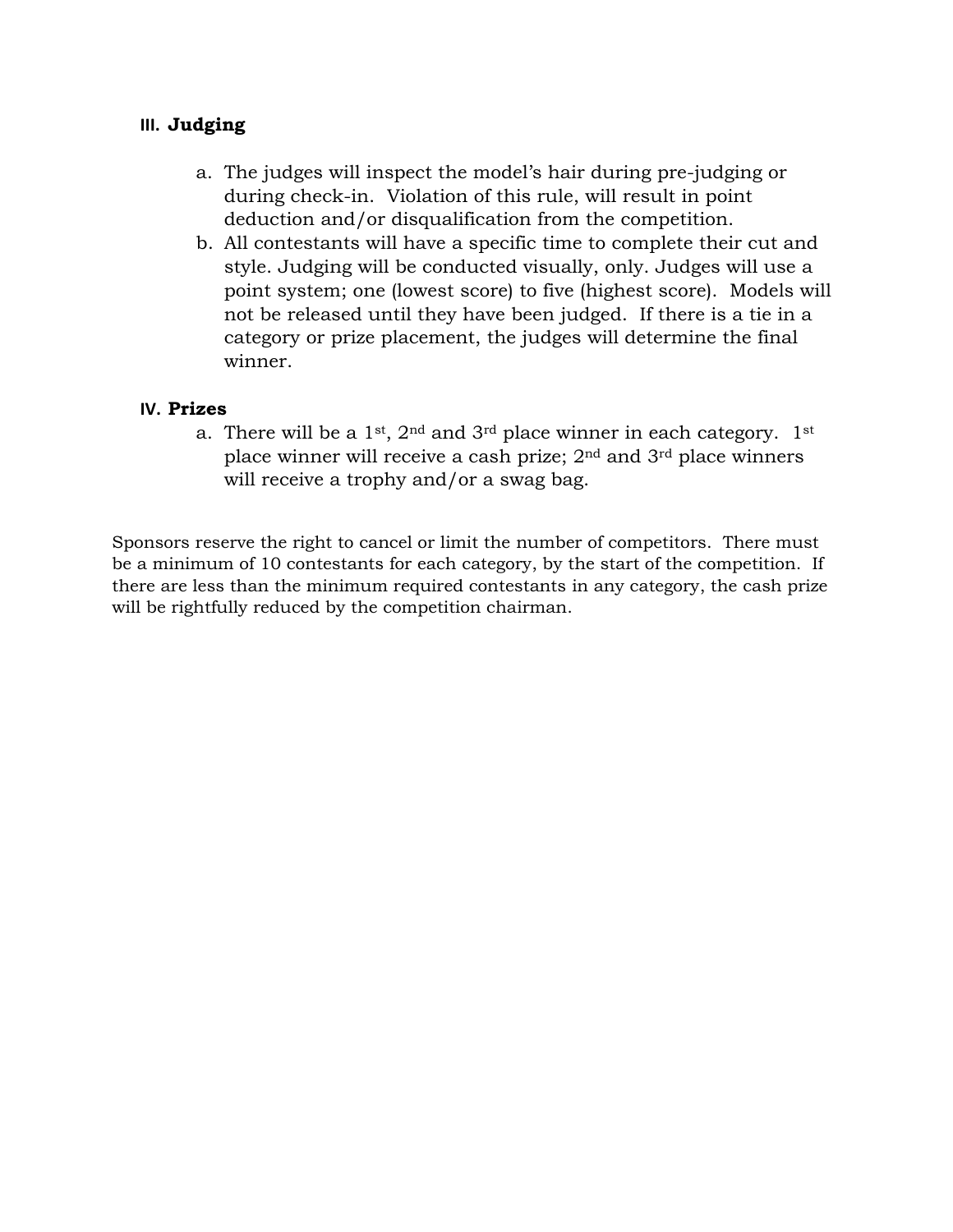## **Competition Categories**

#### **Professional Entry Fee: \$75 per category Student Entry Fee: \$25 per category**

Entry fee includes: (1) Entry into category competition (2) General admission tickets for 1 barber/stylist and 1 model

1. **Afro Temp Fade** (10-25 contestants)

This category is designed for all stylists and barbers. Contestants will be judged on an afro haircut with a tempered fade. No pre-cutting or shape ups before competition. Enhancements and pre-coloring will be allowed. Bring your best 'fro techniques! Each contestant will have 45 minutes to complete the look.

Report time: 1:00 pm Competition Time: 2:00 pm

#### 2. **Male Total Look** (10-25 contestants)

This category is designed for all stylists and barbers who want to show off his/her artistry skill and creativity, from the simplest to the most complex design. Enhancements are allowed during competition, not before. Barbers will be judged on creativity and cleanliness of the cut. Pre-cuts or designs are NOT allowed. However, pre-coloring is permitted. Barbers will be judged on the complexity, color uniformity, overall haircut and total look. Each contestant will have 45 minutes to complete the look.

Report time: 2:00 pm Competition time: 3:00 pm

#### 3. **Wild Out Cut Colors & Designs** (10-25 contestants)

This category is designed for all stylists and barbers. Contestants will be judged on creative cut & color. Color may be pre-done. Models must be dressed before entering the competition floor. Model wardrobe must compliment the hairstyle. Each contestant will have 60 minutes to complete the look.

Report time: 3:00 pm Competition time: 4:00 pm

#### 4. **Baltimore's Best Beard** (10-25 contestants)

This category is designed for all stylists and barbers. In this competition, contestants will be judged on the detail, fullness, and creativity of the male beard. Enhancements are allowed at the show only. No pre- shape ups of any kind. Each contestant will have 30 minutes to complete the look.

Report time: 4:15 pm Competition time: 5:15 pm

## **Competition Prizes**

Professional prizes for each category Student prizes for each category

 $2<sup>nd</sup> Place: Trophy & Swag bag$  2<sup>nd</sup> Place: Trophy

3<sup>rd</sup> Place: Trophy & Swag bag 3<sup>rd</sup> Place: Trophy

1<sup>st</sup> Place: Cash prize & trophy 1<sup>st</sup> Place: Trophy & Swag bag